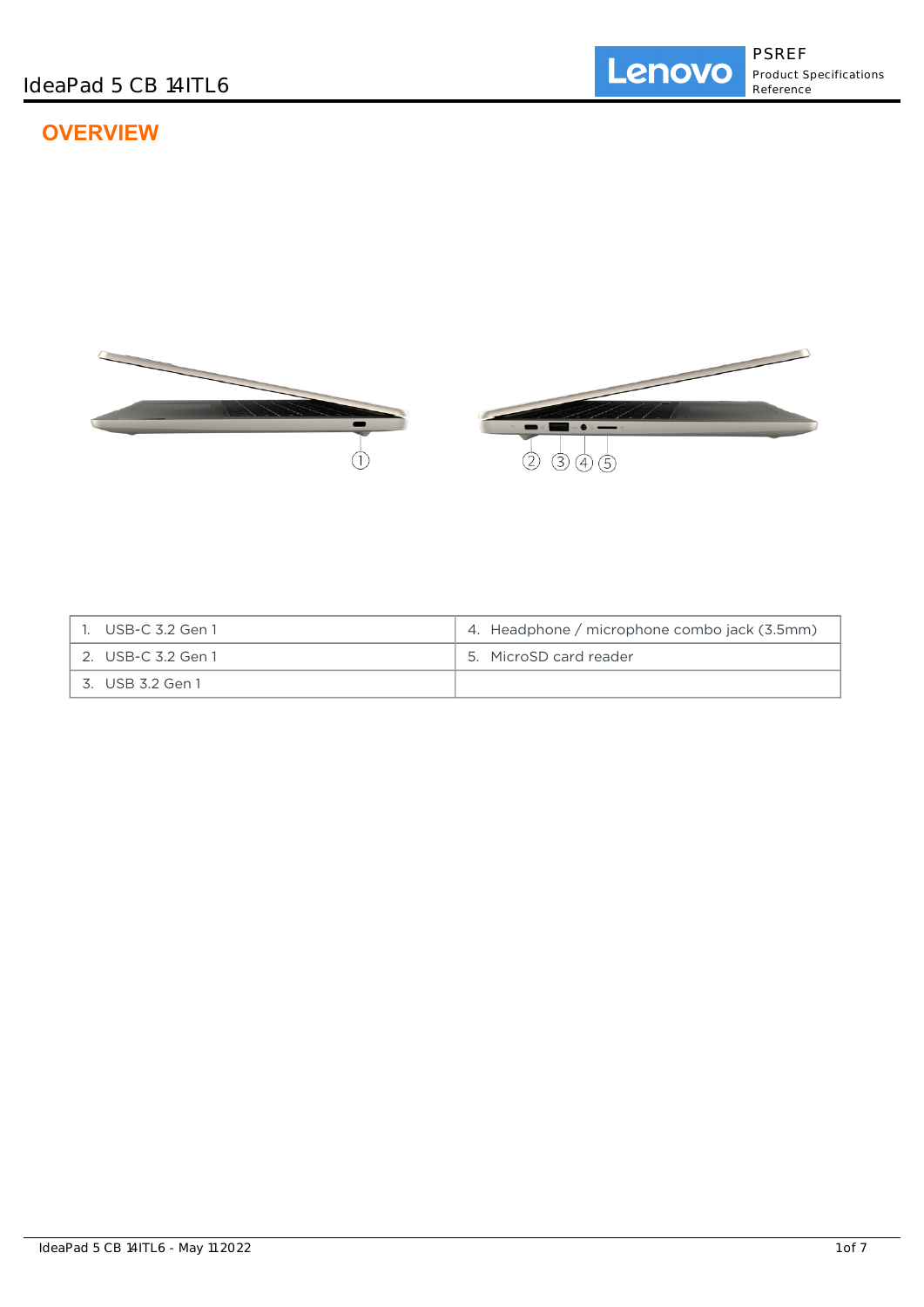# IdeaPad 5 CB 14ITL6

# **PERFORMANCE**

# **Processor**

## **Processor Family**

Intel® Pentium® or 11th Generation Intel Core™ i3 / i5 Processor

## **Processor**\*\*

| <b>Processor Name</b> |  |           |           |     | Cores Threads Base Frequency   Max Frequency   Cache   Memory Support   Processor Graphics |
|-----------------------|--|-----------|-----------|-----|--------------------------------------------------------------------------------------------|
| Pentium Gold 7505 2   |  | 2.0GHz    | 3.5GHz    | AMB | LPDDR4x-3733  Intel UHD Graphics                                                           |
| Core i3-1115G4        |  | 3.0GHz    | 4.1GHz    | 6MB | LPDDR4x-3733  Intel UHD Graphics                                                           |
| Core i5-1135G7        |  | $2.4$ GHz | $4.2$ GHz | 8MB | LPDDR4x-4266   Intel Iris® Xe Graphics                                                     |

# **Operating System**

**Operating System**

Google Chrome OS

## **Graphics**

**Graphics**\*\*

| Graphics                                                  | Type | Memory Key Features |  |
|-----------------------------------------------------------|------|---------------------|--|
| Intel UHD Graphics   Integrated   Shared   DirectX® 12    |      |                     |  |
| Intel Iris Xe Graphics   Integrated   Shared   DirectX 12 |      |                     |  |

# **Monitor Support**

## **Monitor Support**

Supports up to 3 independent displays (native display and 2 external monitors via USB-C®)

• USB-C supports up to 3840x2160@30Hz

# **Chipset**

## **Chipset**

Intel SoC (System on Chip) platform

## **Memory**

## **Max Memory**[1]

- 4GB soldered memory, not upgradable
- 8GB soldered memory, not upgradable

## **Memory Slots**\*\*

- Memory soldered to systemboard, no slots, single-channel (4GB model)
- Memory soldered to systemboard, no slots, dual-channel (8GB model)

## **Memory Type**\*\*

- LPDDR4x-3733
- LPDDR4x-4266

Notes:

1. The max memory is based on the test results with current Lenovo® memory offerings. The system may support more memory as the technology develops.

## **Storage**

## **Storage Support**[1]

One drive, up to 512GB M.2 2242 SSD

#### **Storage Slot**

One M.2 2242 PCIe® Gen 3x4 slot, supports M.2 2242 SSD

#### **Storage Type**

| Disk Type |  |
|-----------|--|
|           |  |
|           |  |

Interface | RPM Offering | Security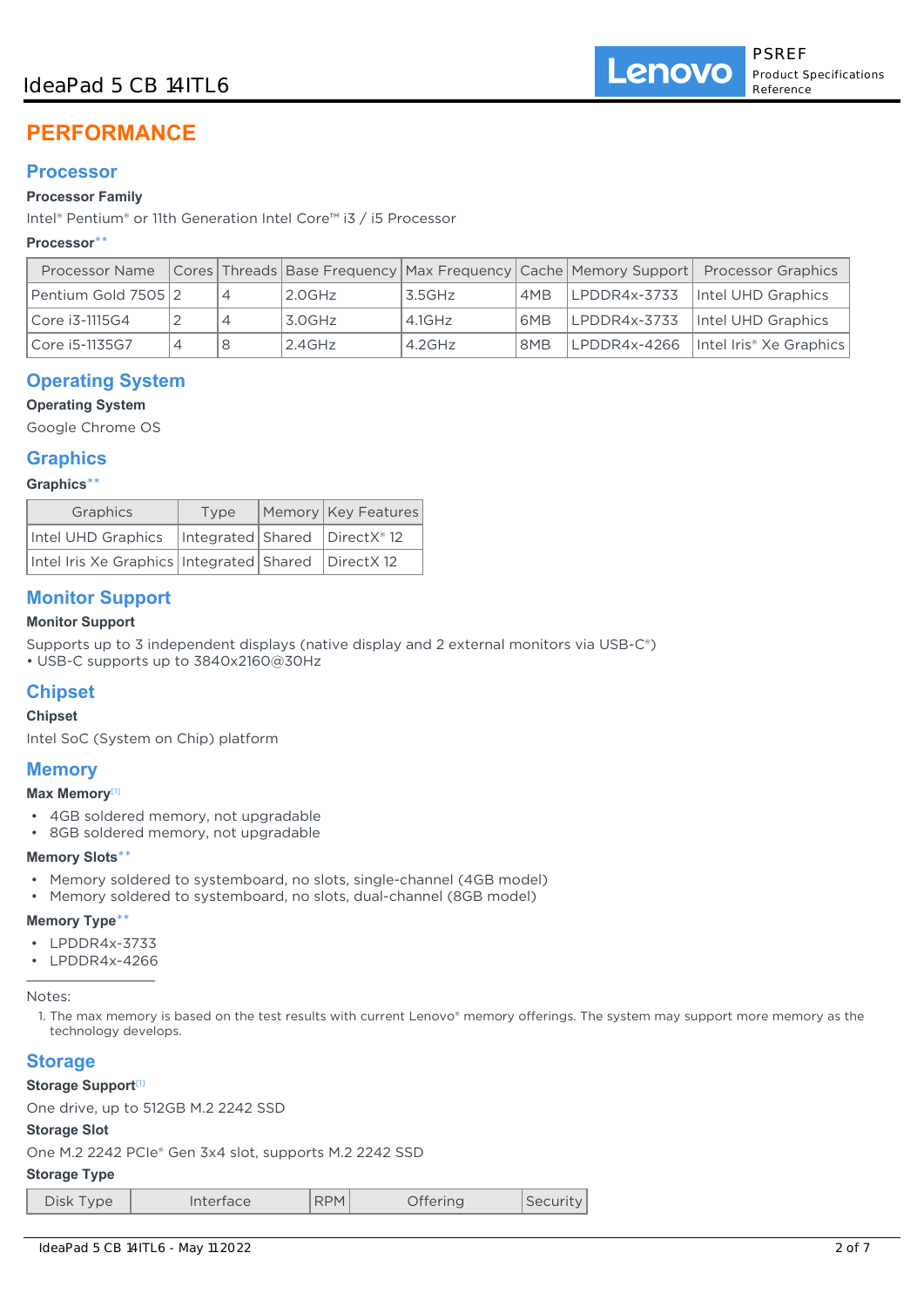# IdeaPad 5 CB 14ITL6

Lenovo

| $128GB / 256GB / 512GB$ -<br>  M.2 2242 SSD   PCIe NVMe®, PCIe 3.0 x4   - |
|---------------------------------------------------------------------------|
|---------------------------------------------------------------------------|

Notes:

1. The storage capacity supported is based on the test results with current Lenovo storage offerings. The system may support larger storage as the technology develops.

## **Removable Storage**

**Optical**

None

#### **Card Reader**

MicroSD card reader

## **Multi-Media**

**Audio Chip**

High Definition (HD) Audio

**Speakers** Stereo speakers, 2W x2

**Microphone**

Dual array microphone

**Camera**

720p (HD) webcam, support privacy shutter, fixed focus

# **Battery**

#### **Battery**

Integrated Li-Polymer 51Wh battery

#### **Max Battery Life**[1]

Google power load test: 10 hr

Notes:

## **Power Adapter**

#### **Power Adapter**<sup>[1]</sup>

45W USB-C (3-pin) AC adapter, supports PD 3.0, 100-240V, 50-60Hz

Notes:

1. AC adapter offerings depend on the country.

# **DESIGN**

## **Display**

#### **Display**\*\* [1]

| <b>Size</b> | <b>Resolution</b>         | Touch           |            | Type   Brightness | Surface          | Aspect<br>Ratio | Contrast<br>Ratio | Color<br>Gamut     | Viewing<br>Angle | Key<br>Features |
|-------------|---------------------------|-----------------|------------|-------------------|------------------|-----------------|-------------------|--------------------|------------------|-----------------|
| 14.0"       | <b>FHD</b><br>(1920x1080) | None            | <b>IPS</b> | 300 nits          | Anti-<br>glare   | 16:9            | 800:1             | 45%<br><b>NTSC</b> | $170^\circ$      |                 |
| 14.0"       | <b>FHD</b><br>(1920x1080) | Multi-<br>touch | <b>IPS</b> | 300 nits          | Anti-<br>' glare | 16:9            | 800:1             | 45%<br><b>NTSC</b> | $170^\circ$      |                 |

#### **Touchscreen**

• On-cell capacitive-type multi-touch, supports 10-point touch

<sup>1.</sup> All battery life claims are approximate maximum and based on results using the MobileMark® 2014, MobileMark 2018, JEITA 2.0, continuous 1080p video playback (with 150nits brightness and default volume level) or Google Power Load Test (PLT) battery-life benchmark tests. Actual battery life will vary and depends on many factors such as product configuration and usage, software use, wireless functionality, power management settings, and screen brightness. The maximum capacity of the battery will decrease with time and use.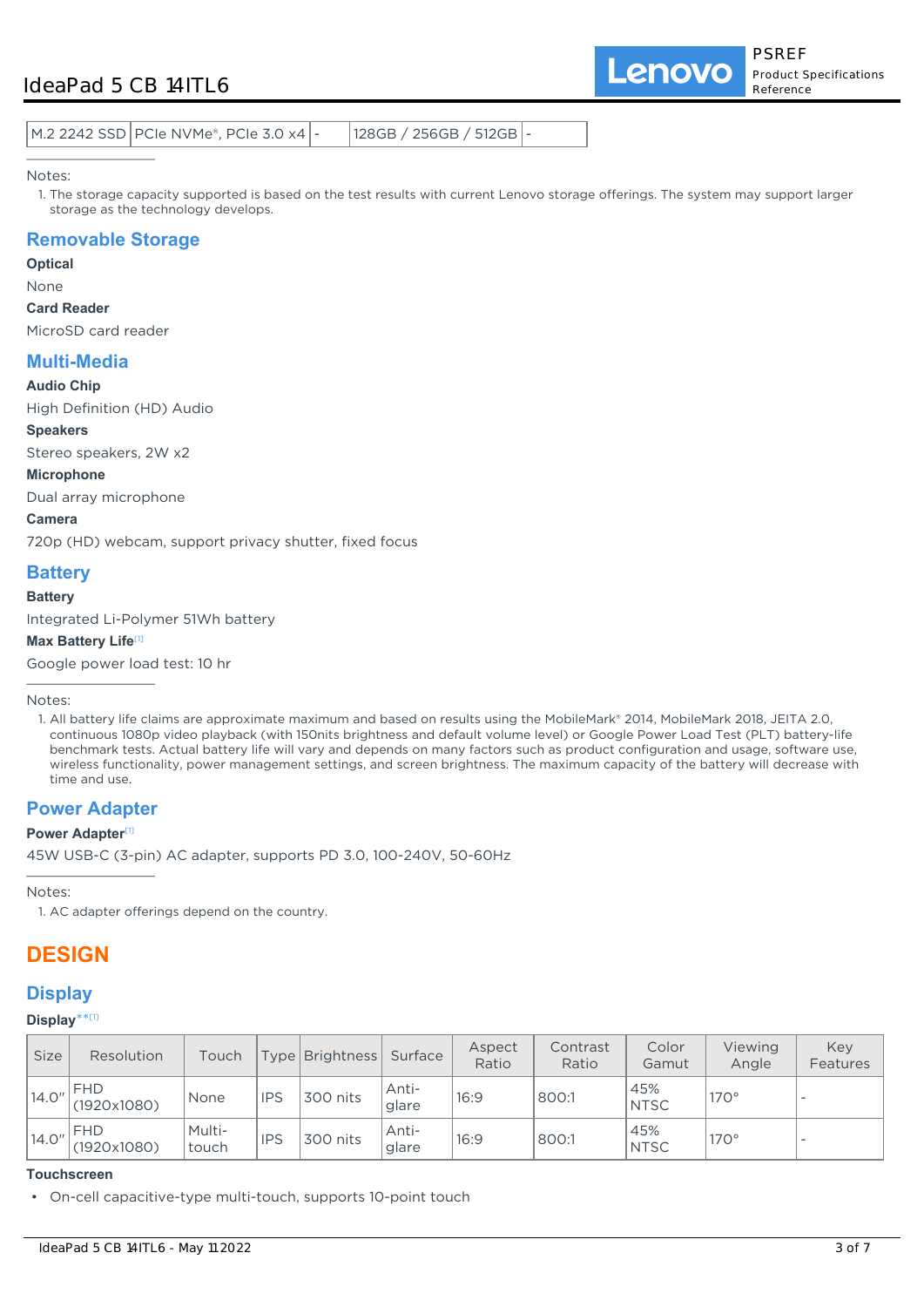#### • Non-touch

#### Notes:

1. California Electronic Waste Recycling Fee

In California, per state law, Lenovo charges an electronic waste recycling fee on this covered device at the time of sale of the product. For more information, go to https://www.calrecycle.ca.gov/Electronics/Consumer

## **Input Device**

#### **Keyboard**

Chrome keyboard, 6-row

### **Keyboard Backlight**

- LED backlight
- Non-backlight

#### **Touchpad**

Buttonless Mylar® surface multi-touch touchpad, 70 x 105 mm (2.76 x 4.13 inches)

# **Mechanical**[1]

#### **Dimensions (WxDxH)**

324 x 221 x 16.6 mm (12.76 x 8.7 x 0.65 inches)

#### **Weight**

Around 1.42 kg (3.13 lbs)

#### **Case Color**\*\*

- Sand
- Storm grey

#### **Surface Treatment**

Aluminium stamping (anodized)

#### **Case Material**

Aluminium (top), PC + ABS (bottom)

Notes:

1. The system dimensions and weight vary depending on configurations.

# **CONNECTIVITY**

## **Network**

**Onboard Ethernet**

No Ethernet

#### **WLAN + Bluetooth®**[1]

Wi-Fi® 6, 802.11ax 2x2 Wi-Fi + Bluetooth 5.1, M.2 card

Notes:

1. Bluetooth 5.2 is hardware ready but may run at a lower version due to OS limitation

## **Ports**[1]

## **Standard Ports**

- 1x USB 3.2 Gen 1
- 2x USB-C 3.2 Gen 1 (support data transfer, Power Delivery 3.0, and DisplayPort™ 1.4)
- 1x microSD card reader
- 1x Headphone / microphone combo jack (3.5mm)

Notes:

1. The transfer speed of following ports will vary and, depending on many factors, such as the processing speed of the host device, file attributes and other factors related to system configuration and your operating environment, will be slower than theoretical speed. USB 2.0: 480 Mbit/s;

USB 3.2 Gen 1 (SuperSpeed USB 5Gbps, formerly USB 3.0 / USB 3.1 Gen 1): 5 Gbit/s;

USB 3.2 Gen 2 (SuperSpeed USB 10Gbps, formerly USB 3.1 Gen 2): 10 Gbit/s;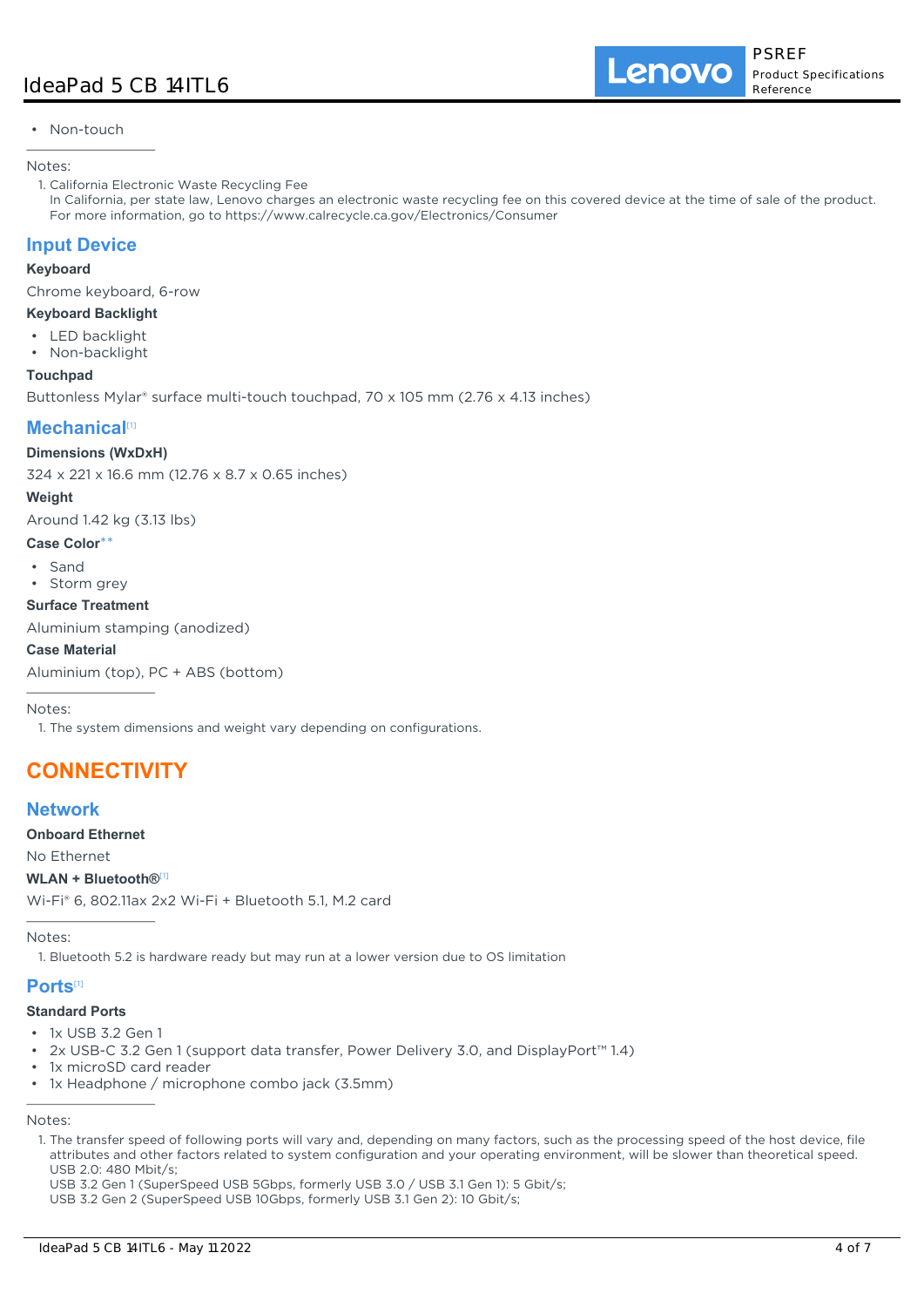Lenovo

USB 3.2 Gen 2x2 (SuperSpeed USB 20Gbps): 20 Gbit/s; Thunderbolt™ 3/4: 40 Gbit/s

# **SECURITY & PRIVACY**

## **Security**

**Security Chip**

Google Security Chip H1

**Fingerprint Reader**

No fingerprint reader **Other Security**

Camera privacy shutter

# **SERVICE**

## **Warranty**

### **Base Warranty**\*\* [1]

- 1-year mail-in service
- 1-year depot service
- 1-year depot with 2-year system board service (Korea only)
- 2-year (1-yr battery) depot service
- 3-year (1-yr battery) depot service

Notes:

1. More information of warranty policy, please access https://pcsupport.lenovo.com/warranty

# **ENVIRONMENTAL**

## **Operating Environment**

## **Temperature**[1]

- Operating: 5°C (41°F) to 35°C (95°F)
- Storage: 5°C (41°F) to 43°C (109°F)

#### **Humidity**

- Operating: 8% to 95% at wet-bulb temperature 23°C (73°F)
- Storage: 5% to 95% at wet-bulb temperature 27°C (81°F)

#### **Altitude**

Maximum altitude (without pressurization): 3048 m (10,000 ft)

Notes:

1. When you charge the battery, its temperature must be no lower than 10°C (50°F).

# **CERTIFICATIONS**

## **Green Certifications**

## **Green Certifications**

- ENERGY STAR® 8.0
- ErP Lot 3
- RoHS compliant
- Feature with \*\* means that only one offering listed under the feature is configured on selected models.
- Lenovo reserves the right to change specifications or other product information without notice. Lenovo is not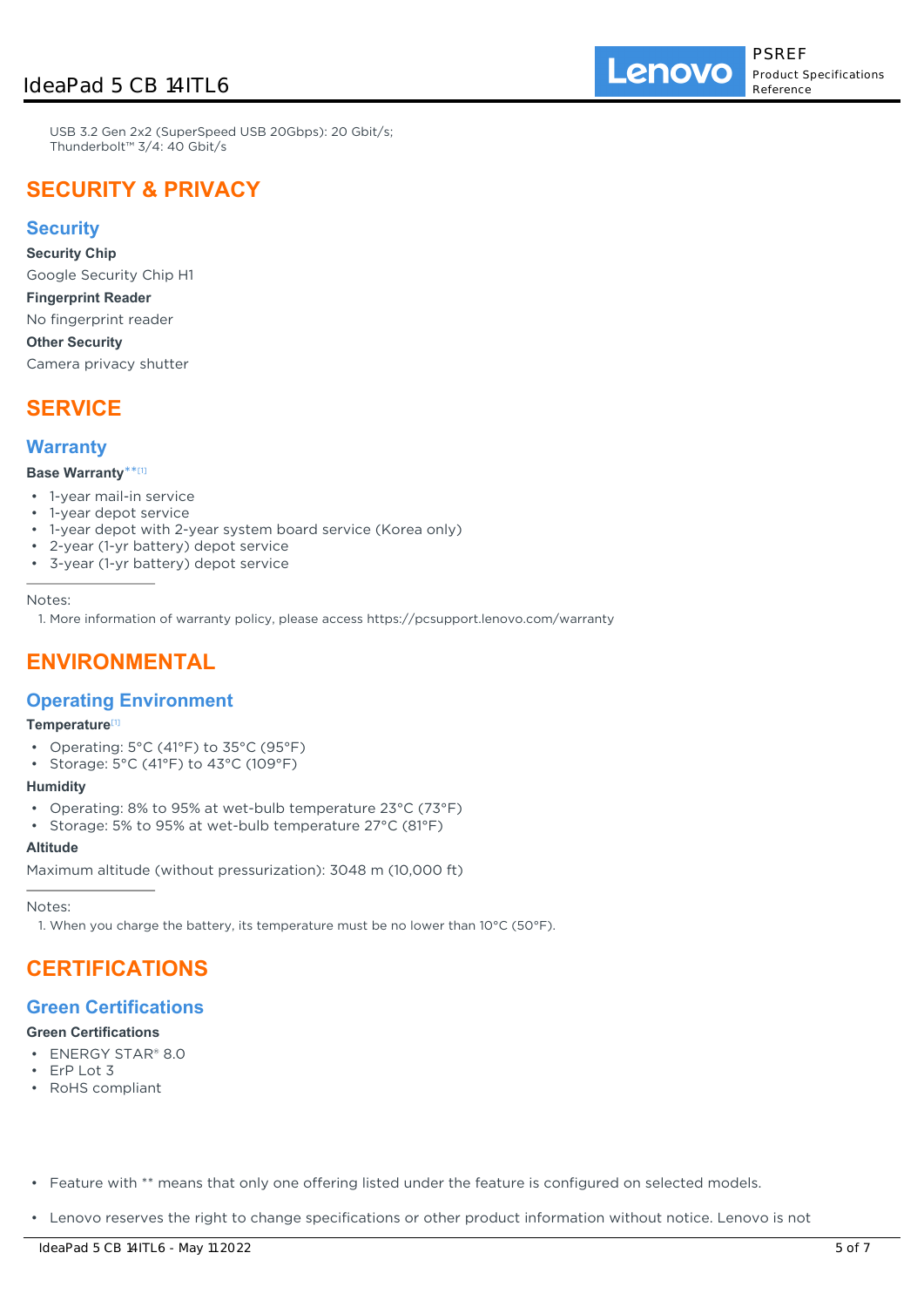responsible for photographic or typographical errors. LENOVO PROVIDES THIS PUBLICATION "AS IS," WITHOUT WARRANTY OF ANY KIND, EITHER EXPRESS OR IMPLIED, INCLUDING THE IMPLIED WARRANTIES OF MERCHANTABILITY OR FITNESS FOR A PARTICULAR PURPOSE. Some jurisdictions do not allow disclaimer of express or implied warranties in certain transactions, therefore this disclaimer may not apply to you.

• The specifications on this page may not be available in all regions, and may be changed or updated without notice.